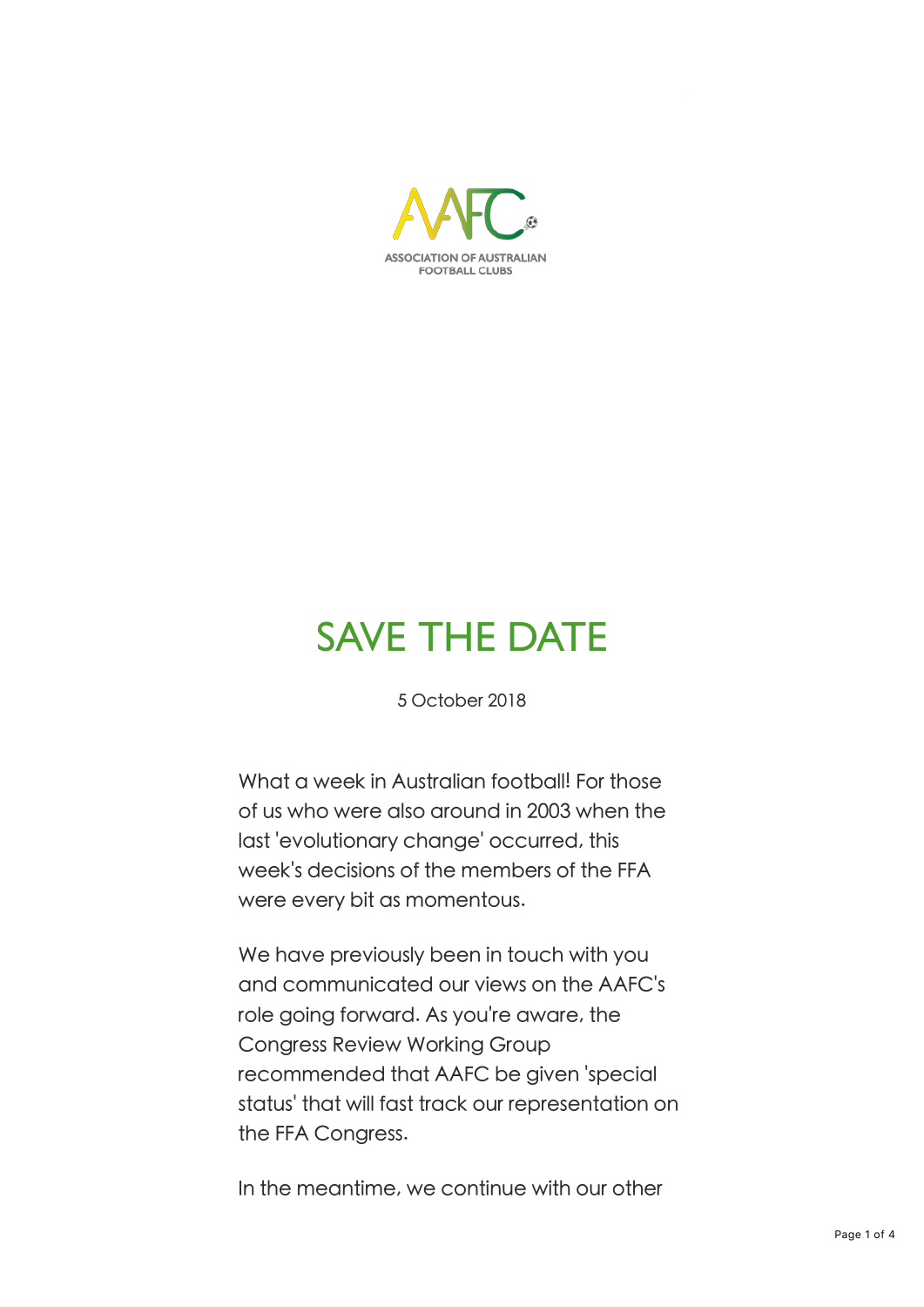priorities. (In case you missed our emails in August, you can catch-up on our six priorities and progress against them right here).

# AGM | Member Update | National Second Division briefing

We'll be holding our annual general meeting, a members' update on key issues such as the NPL review, the new A-League working group (arising from this week's Congress decisions) and a briefing on the new national second division on Saturday 27 October in Melbourne.

Details are:

WHERE: FFV Headquarters, Level 3, 436 St Kilda Road, Melbourne

WHEN: Saturday 27 October, 11am - 4pm

WHAT:

- $\bullet$  11 am-11.30 am: AGM
- 11.30am-12.30pm: Update on NPL Review; Update on National A-League Working Group
- $\bullet$  12.30pm-1pm: Lunch
- 1pm-4pm: National Second Division briefing - financial model, criteria, bid process, implementation, Q&A

### National Second Division briefing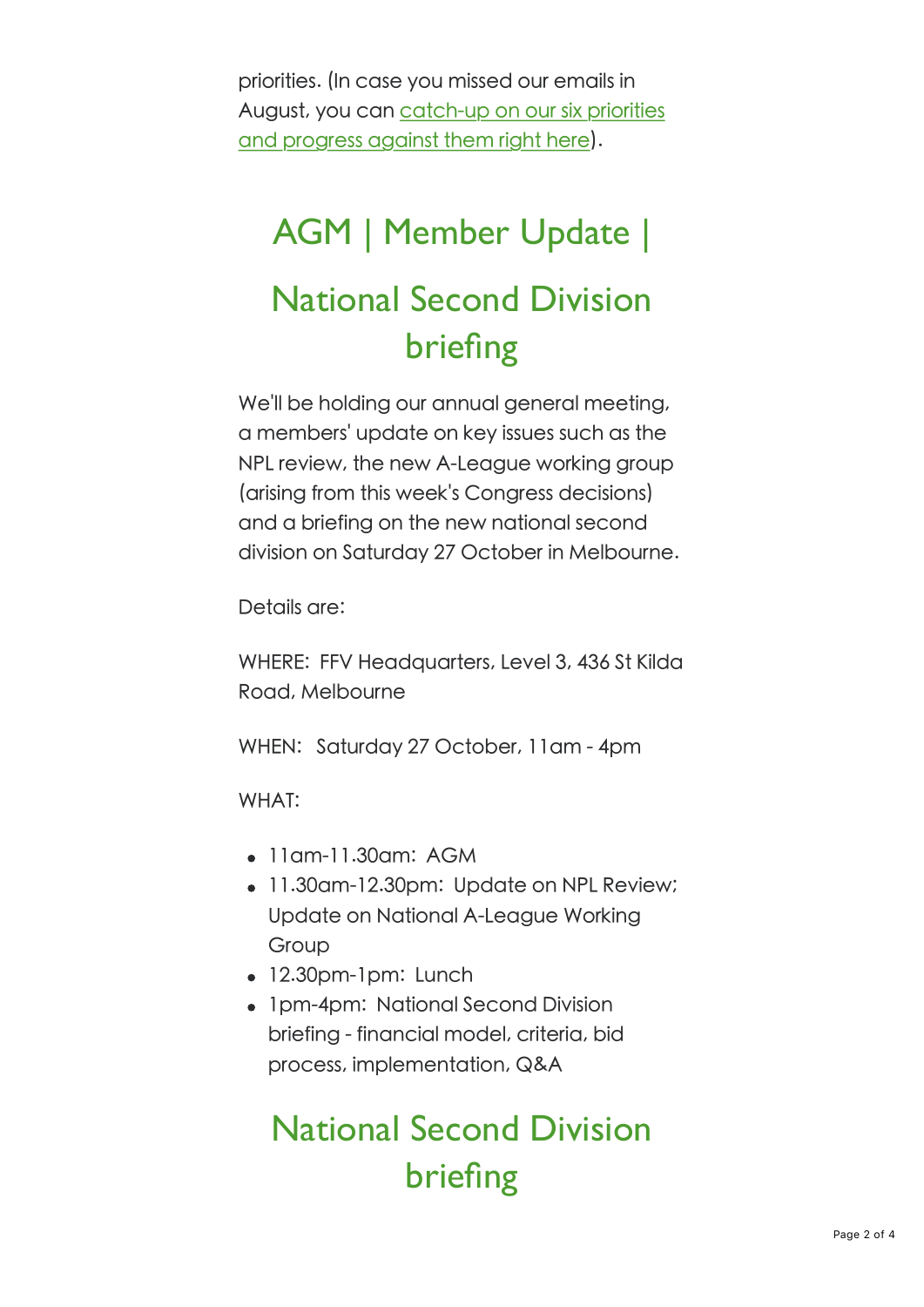Please note that the National Second Division briefing is for AAFC MEMBERS ONLY, so if you haven't joined for this year, you need to do so.

If you're interested in taking part in the National Second Division, this briefing will be essential, useful and helpful to your bid and as you determine next steps.

Member clubs are asked to reaister to attend the briefing via the link below.

### PLEASE RSVP HERE BY TUESDAY 23 OCTOBER 2018.

### Have you joined?

You can find membership information and payment details by following this link or the button below.

Any questions about payment, or if you would like to arrange to pay in instalments, please contact the Treasurer, Christo Patsan of Northern NSW

at treasurer@australianfootballclubs.org.au.



#### **Association of Australian Football Clubs**

You've received this email because either your a member of AAFC, you've subscribed to an email list, or you a member of the media.